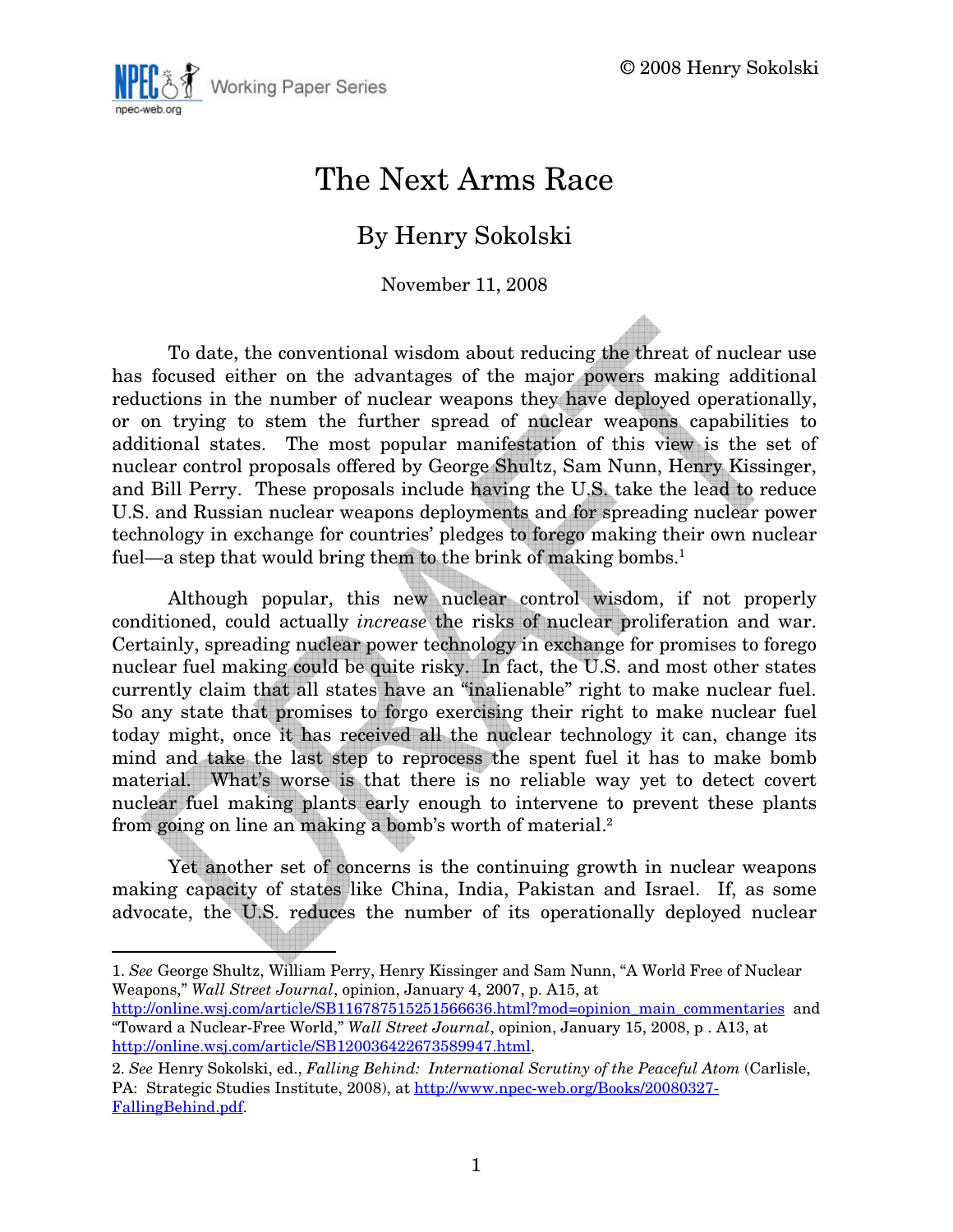

weapons below 2,200 to numbers closer to 1,000, and if emerging nuclear weapons states continue to increase their capacity to make and deploy more nuclear weapons, the results in ten years time could be a set of nuclear arms rivalries that will be far more intense and tighter than any experienced since the outset of the Cold War. Instead of two nuclear players (the U.S. and Russia), there will be at least eight (e.g., the U.S., Russia, China, France, Israel, the U.K., Pakistan and India). Instead, of the largest nuclear players (e.g., Russia and the U.S.) having tens of thousands of warheads more than medium nuclear states like France, they would be separated by no more than several hundred. Also qualitatively, each of these players will more advanced than any country had at the outset of the Cold War: They all will have missile deliverable warheads, long-range ballistic missiles, and sea, land, and air-launched nuclear weapons systems.

Complicating this already vexing scenario, will be the possible emergence in 20 years or less of additional states with large reactor programs in the Middle and Far East (e.g., Egypt, Turkey, Saudi Arabia, and Burma) and of a sizeable or growing set of nuclear weapons usable fuel stockpiles in the U.S., Russia, France, China, India, and Pakistan. Add to this, the growing civilian stockpiles of nuclear weapons usable fuels in Japan and of nuclear fuel making systems in Brazil, Argentina, South Africa, and Iran and the uncertainty that a resurgent Russia poses, and our nuclear future could easily be as grim as it was at the outset of the Cold War. Neither the proponents nor critics of the current conventional wisdom would consciously desire such a fate.

#### Background.

 $\overline{a}$ 

If current trends continue, in a decade or less, the United Kingdom could find its nuclear forces eclipsed not only by that of Pakistan, but of Israel, and possibly of India as well. Shortly thereafter, France could share the same fate. China, which has already amassed enough separated plutonium and highly enriched uranium easily to triple its current stockpile of roughly three hundred deployed nuclear warheads, also may increase its deployed numbers quietly during this period.<sup>3</sup>

<sup>3.</sup> See International Panel on Fissile Materials, Global Fissile Materials Report 2008, October 2008, pp. 11 and 16, at http://www.ipfmlibrary.org/gfmr08.pdf; and Andrei Cahng, "China's Nuclear Warhead Stockpile Rising," UPIAsia.com, April 5, 2008, at http://www.upiasia.com/Security/2008/04/05/chinas\_nuclear\_warhead\_stockpile\_rising/7074/.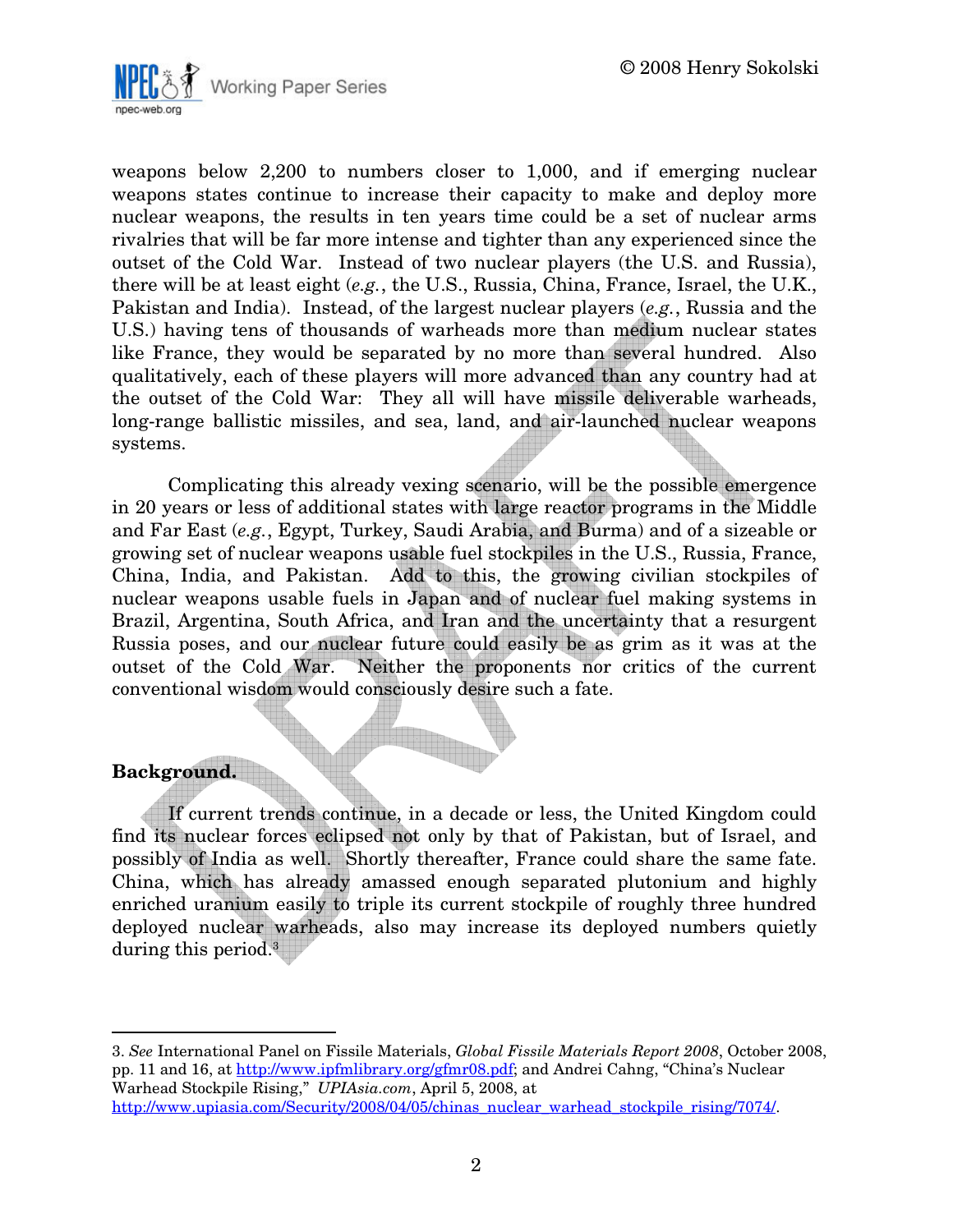

As these states climb up in numbers, the U.S. and Russia, meanwhile, have agreed to reduce their strategic nuclear warhead deployments to as few as 1,700 each by 2012.<sup>4</sup> Beyond this, prominent experts and advisors to President Elect Obama are recommending that the U.S. take the lead and reduce further to 1,000 warheads while arms control advocates insist we should go lower still.<sup>5</sup> Whether or not Russia, a country that now touts its nuclear prowess, would be willing to join us in such reductions remains unclear. What's not, however, is that in the next decade, the U.S., if it continues to reduce its nuclear deployments, may have to contend with a world in which the quantitative differences between key nuclear armed contenders will be measured, not in thousands but in hundreds of weapons.

This is not a future that most Washington-based analysts have yet focused on. Instead, the U.S. nuclear reductions aspect of this future actually enjoys bipartisan support. In specific, such reductions are recommended in the most popular a set of proposals for eliminating nuclear weapons and reducing the risks of nuclear proliferation offered by George Shultz, William Perry, Henry Kissinger and Sam Nunn. Their vision, which both Presidential candidates endorsed, entails getting the U.S. and Russia to make significant additional nuclear weapons reductions; providing "reliable supplies of nuclear fuel, reserves of enriched uranium, infrastructure assistance, financing, and spent fuel management" to developing states; and ratifying a verifiable Fissile Material Cut-Off Treaty (FMCT) and a Comprehensive Test Ban Treaty (CTBT).<sup>6</sup>

These key elements of this proposal make a number of assumptions:

- (1) Russia is interested in making significant reductions (versus symbolic political ones) with the U.S.;
- (2) Reaching arms reduction agreements with Russia is central to reducing the prospects of nuclear arms races elsewhere (e.g., between Pakistan, India and China, Israel and Iran, etc.);

 $\overline{a}$ 

<sup>4.</sup> See Treaty Between the United States of America and the Russian Federation On Strategic Offensive Reductions, May 24, 2002, at http://www.state.gov/t/ac/trt/18016.htm.

<sup>5.</sup> See, e.g., Ivo Daalder and Jan Lodal, "The Logic of Zero: Toward a World Without Nuclear Weapons," Foreign Affairs, November/December 2008, pp. 80-95; and Daryl Kimball, "We Cannot Afford to Delay Nuclear Disarmament," Atlantic Community.Org, June 1, 2008 go to http://www.atlantic-

community.org/index/Open\_Think\_Tank\_Article/We\_Can\_Not\_Afford\_to\_Delay\_Nuclear\_Disarmame nt.

<sup>6.</sup> See Shultz, Perry, Kissinger and Nunn, op. cit.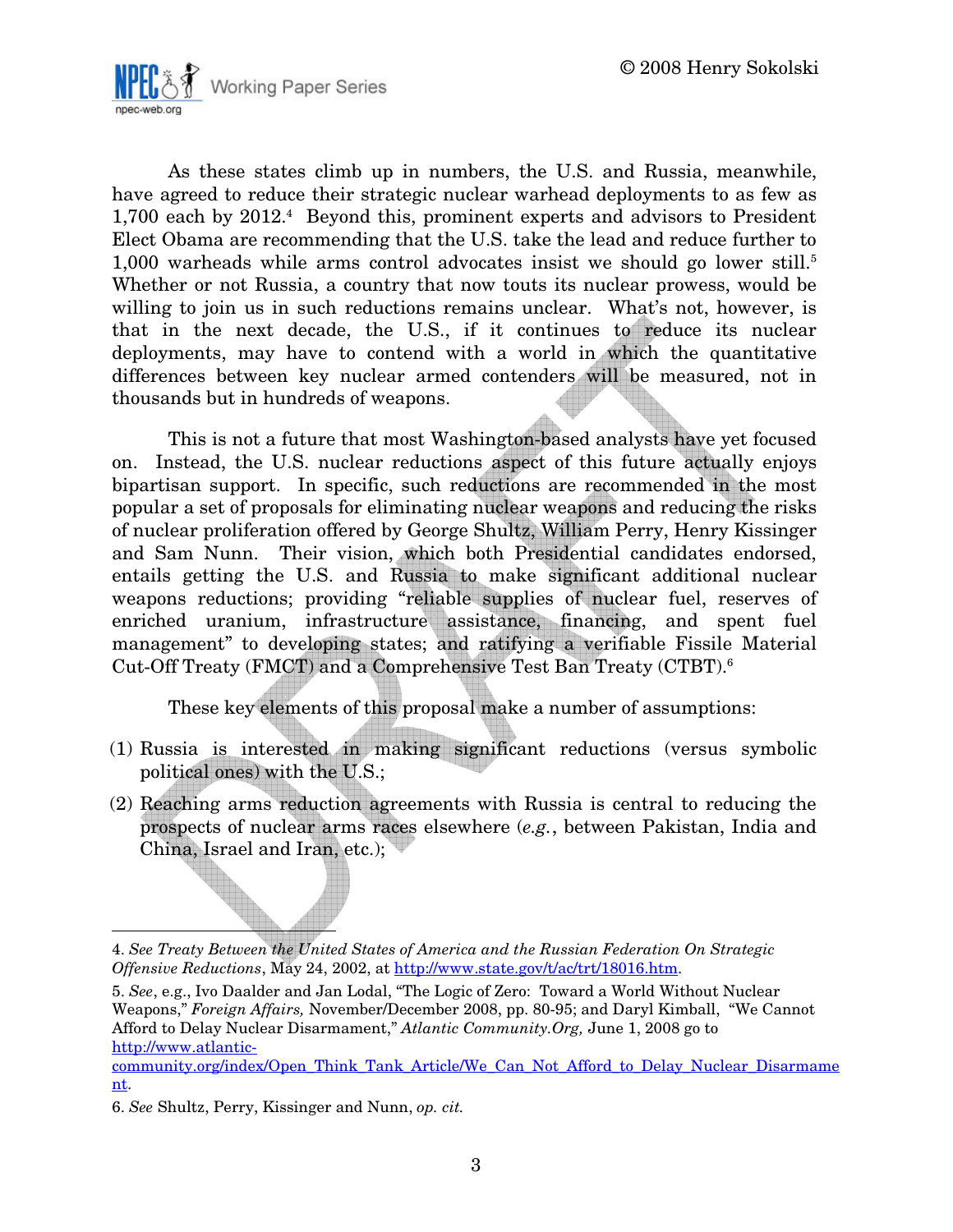

- (3) States can be bribed into suspending the exercise of what they claim is their right under the NPT to make nuclear fuel (and so come to the brink of making bombs);
- (4) We can reliably detect if they are covertly making fuel in sufficient time to take actions that could prevent them from acquiring a bomb; and
- (5) We can reach agreement to an FMCT and CTBT and such agreements are verifiable.

Each one of these assumptions is critical. Each is rebuttable.<sup>7</sup> Indeed, some critics suggest that unless these nuclear threat reduction proposals are properly conditioned, each might actually increase the nuclear threats we face. Certainly, a key problem with most of them is whether and how their compliance can be confirmed. Such verification concerns have already prompted debate.<sup>8</sup>

A much larger problem, however, is the viability of two unspoken assumptions. First, are the U.S. and Russia likely to continue to reduce their nuclear weapons deployments? Second, need we only continue these reductions, secure existing nuclear weapons materials against theft, and prevent additional states from getting bombs to address the most pressing nuclear security threats? Most experts focusing on U.S.-Russian nuclear security issues and nuclear terrorism believe the answer to both questions is yes. For them, what is essential is for the U.S. to take the lead in reducing our nuclear weapons deployments down to 1,000 even if initially the Russians do not follow us step by step (see chart below).<sup>9</sup>

、<br>高度電磁画画像の画像の<br>画像電磁画像の画像画像画像画像

<sup>7.</sup> See, e.g., John Deutch and Harold Brown, "The Nuclear Disarmament Fantasy," Wall Street Journal, opinion, January 14, 2007, at http://online.wsj.com/article/SB119542524645797257.html; Henry S. Rowen, "This 'Nuclear Free' Plan Would Effect the Opposite," Wall Street Journal, letter to the editor, January 17, 2008, at http://www.npec-

web.org/Frameset.asp?PageType=Single&PDFFile=20080117-Rowen-WSJ-

Letter&PDFFolder=OpEds; Christopher A. Ford, United States Special Representative for Nuclear Nonproliferation, "The United States and the Fissile Material Cutoff Treaty," delivered at the Conference on "Preparing for 2010: Getting the Process Right," Annecy, France, March 17, 2007, at http://www.state.gov/t/isn/rls/other/81950.htm; and Jonathan Medalia, Comprehensive Nuclear-Test-Ban Treaty: Issues and Arguments, RL 34393, Congressional Research Service, March 12, 2008, at http://www.fas.org/sgp/crs/nuke/RL34394.pdf.

<sup>8.</sup> Cf. George Perkovich and James Acton, Abolishing Nuclear Weapons, (London: IISS, 2008); and Henry Sokolski and Gary Schmitt, "Advice to the Nuclear Abolitionists," The Weekly Standard, May 12, 2007, at http://www.weeklystandard.com/Content/Public/Articles/000/000/015/068ekbiw.asp.

<sup>9.</sup> See, e.g., Daalder and Lodal, "The Logic of Zero," op. cit., and Graham Allison, Nuclear Terrorism: The Ultimate Preventable Catastrophe (New York, NY: Times Books, 2004).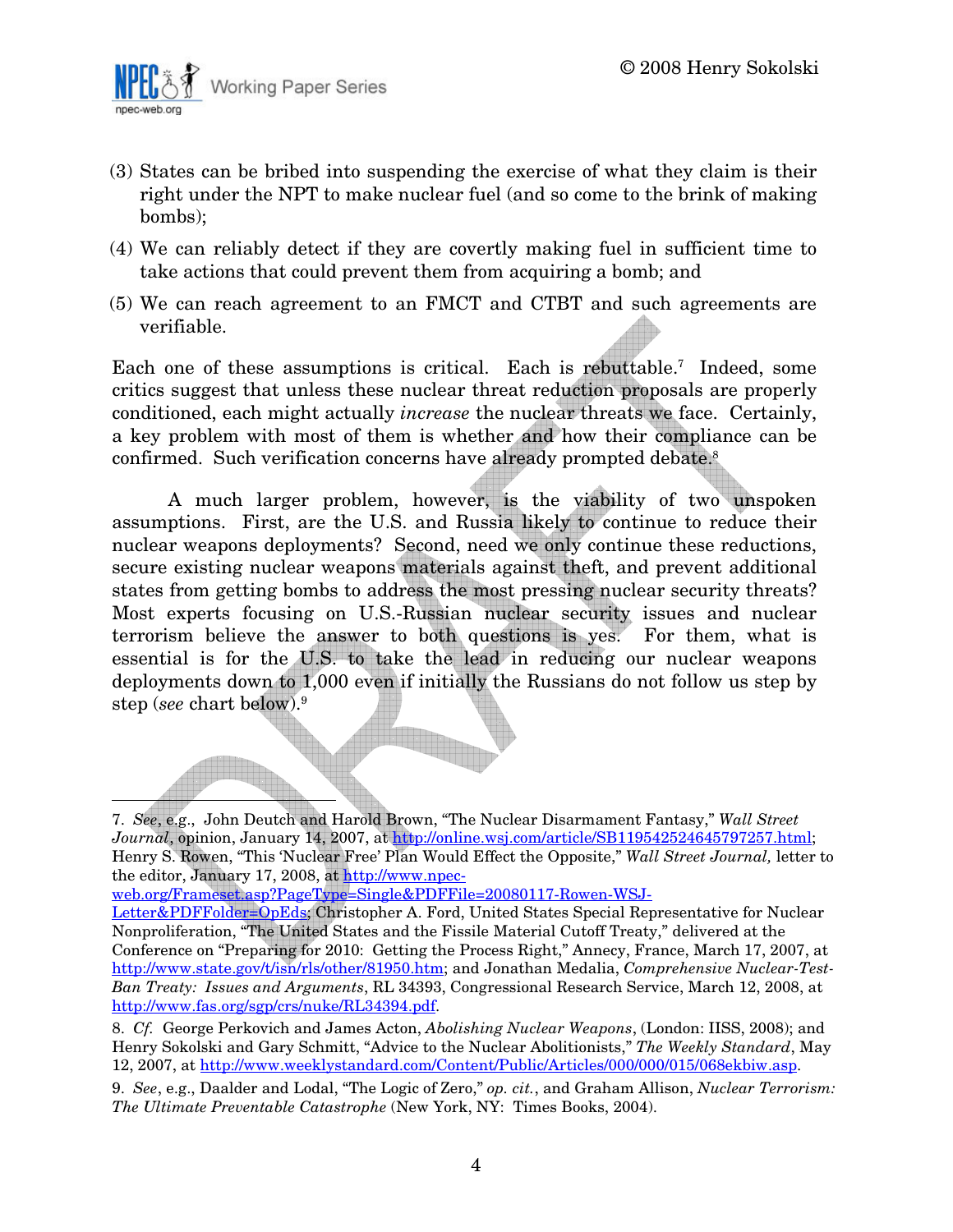

### **Russia and the US: On the Road to Zero?**

(Lodal/Daadler future with US taking the lead to move toward 1,000 operationally deployed strategic warheads)



2

What has yet to be fully considered by those promoting this vision, though, is the nuclear weapons production capacities that continue to grow in Pakistan, India, China, and Israel and Russia's increasing reliance on nuclear weapons for its security. Nor has there been serious consideration of the military production rampup and break-out implications that large existing stockpiles of surplus U.S. and Russian military fissile material present, along with growing civilian and military stockpiles of nuclear weapons usable material in states like Japan, Pakistan, India, and China. With such nuclear weapons capabilities in play, the difficulties of monitoring and tracking nuclear weapons usable materials and expertise is only likely to increase. In 10 to 15 years, the expansion of Chinese, Indian, Pakistani, and Israeli nuclear capabilities could also make further U.S. and allied nuclear weapons reductions politically more difficult and could well encourage other countries to hedge their security bets by developing nuclear weapons options of their own.

The conventional wisdom, of course, is that all these dangers are best addressed by getting the U.S. and Russia mutually to reduce their nuclear weapons capabilities.<sup>10</sup> Yet, at least as strong an argument can be made that, at some point,

<sup>10.</sup> See, e.g., Ellen O. Tauscher, "Achieving Nuclear Balance," The Nonproliferation Review, Vol. 14, No. 3 (November 2008).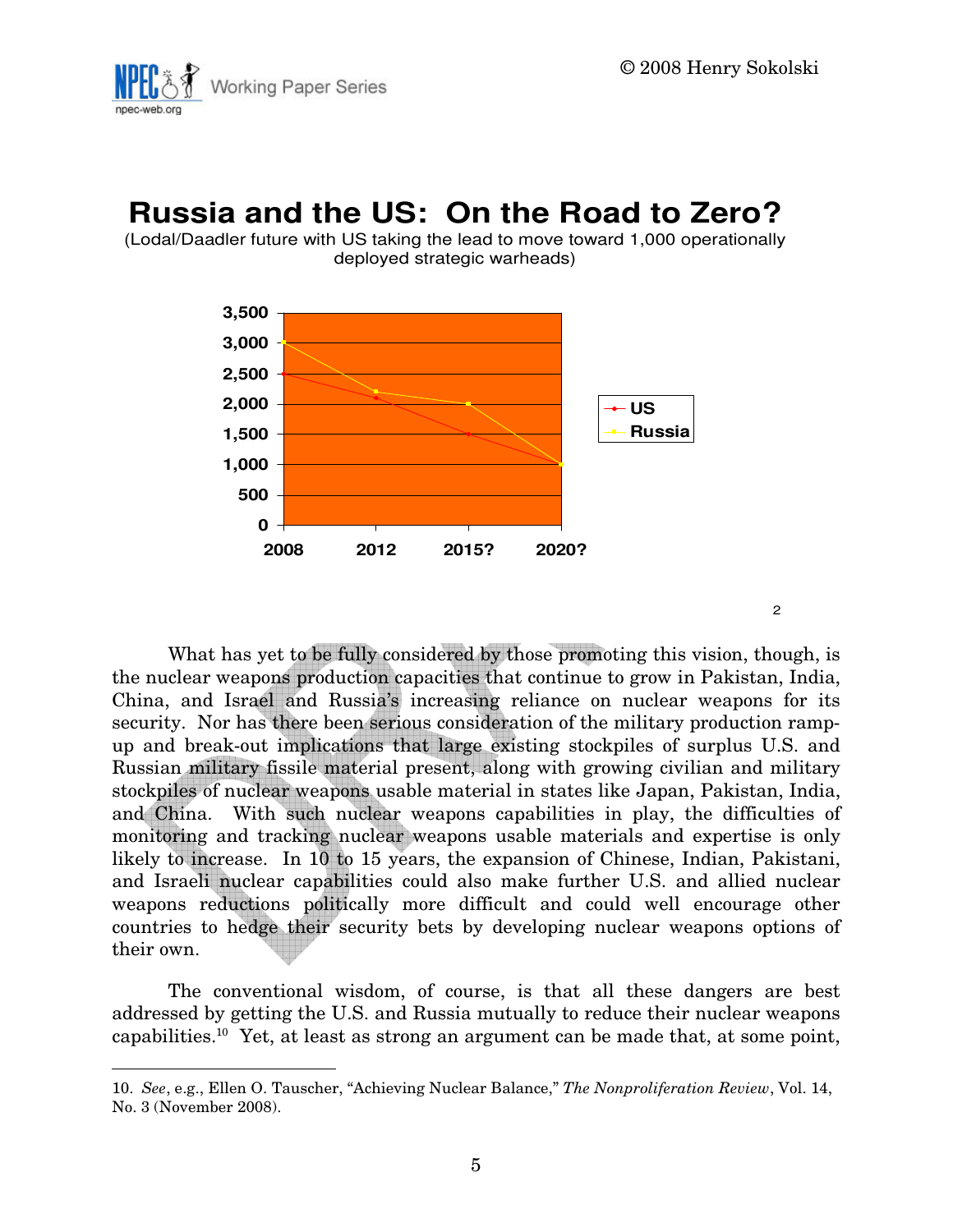

the chances for strategic miscalculation (and war) would increase if China, Pakistan, India and Israel continued to augment their own nuclear capabilities and the U.S. and Russia reduced their own. Certainly, as the qualitative and quantitative differences between nuclear weapons states became smaller—when such differences are measured in hundreds of weapons rather than thousands of bombs—security alliance relations and rivalries are likely to become much more (and perhaps dangerously) sensitive to a variety of security developments (see chart below):



# **The Coming Strategic Crunch Among**

What would compound this worrisome prospect are large amounts of weapons usable materials in military and growing civilian stockpiles that could be quickly militarized to create or expand existing nuclear bomb arsenals. In fact, these stockpiles exist and are growing (see charts below).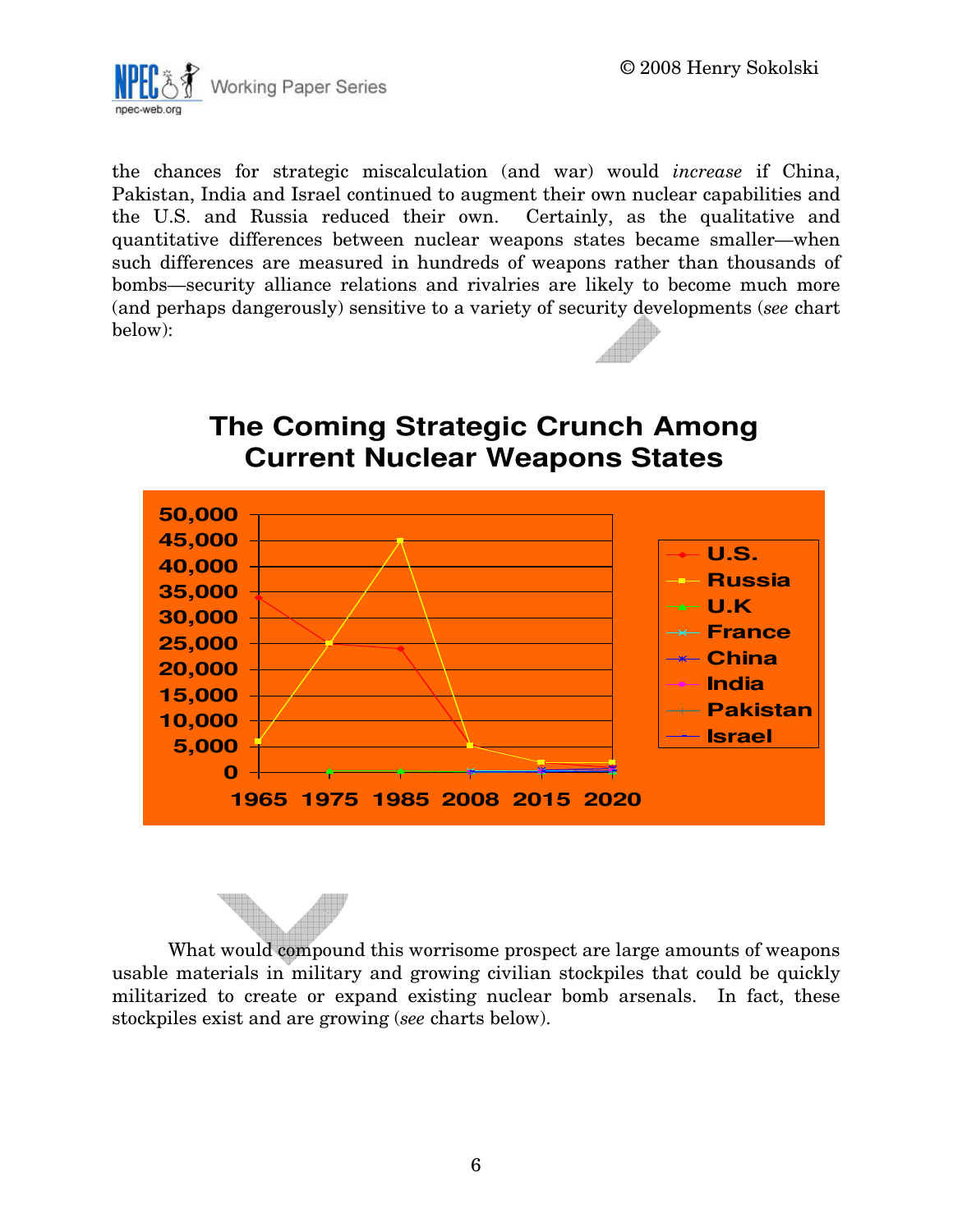

### **Nuclear Surpluses for Future Nuclear Ramp-ups and Breakouts**

Frank Von Hippel, et. al., Global Fissile Material Report 2008



Figure 1.3. National stocks of highly enriched uranium as of mid-2008. The numbers for the United Kingdom and United States are based on official information. Numbers with asterisks are non-

governmental estimates, often with large uncertainties:<sup>18</sup> Numbers for Russian and U.S. excess HEU are for June 2008. HEU in non-nuclear-weapon (NNW) states is under IAEA safeguards.





Russia, for example, has at least 700 tons of weapons-grade uranium and over 100 tons of separated plutonium in excess of its military requirements, while the U.S. has roughly 50 tons of separated plutonium and roughly 160 tons of highly enriched uranium in excess of its military needs. China's surpluses of highly enriched uranium and separated plutonium are already significant: As noted before, analysts project Beijing can triple the number of weapons it currently has deployed at any time.

Finally, stockpiles of civilian materials that could be drawn upon to make additional bombs are large or growing. China, for example, is planning to complete two "commercial" reprocessing plants by 2025 that will be able to produce at least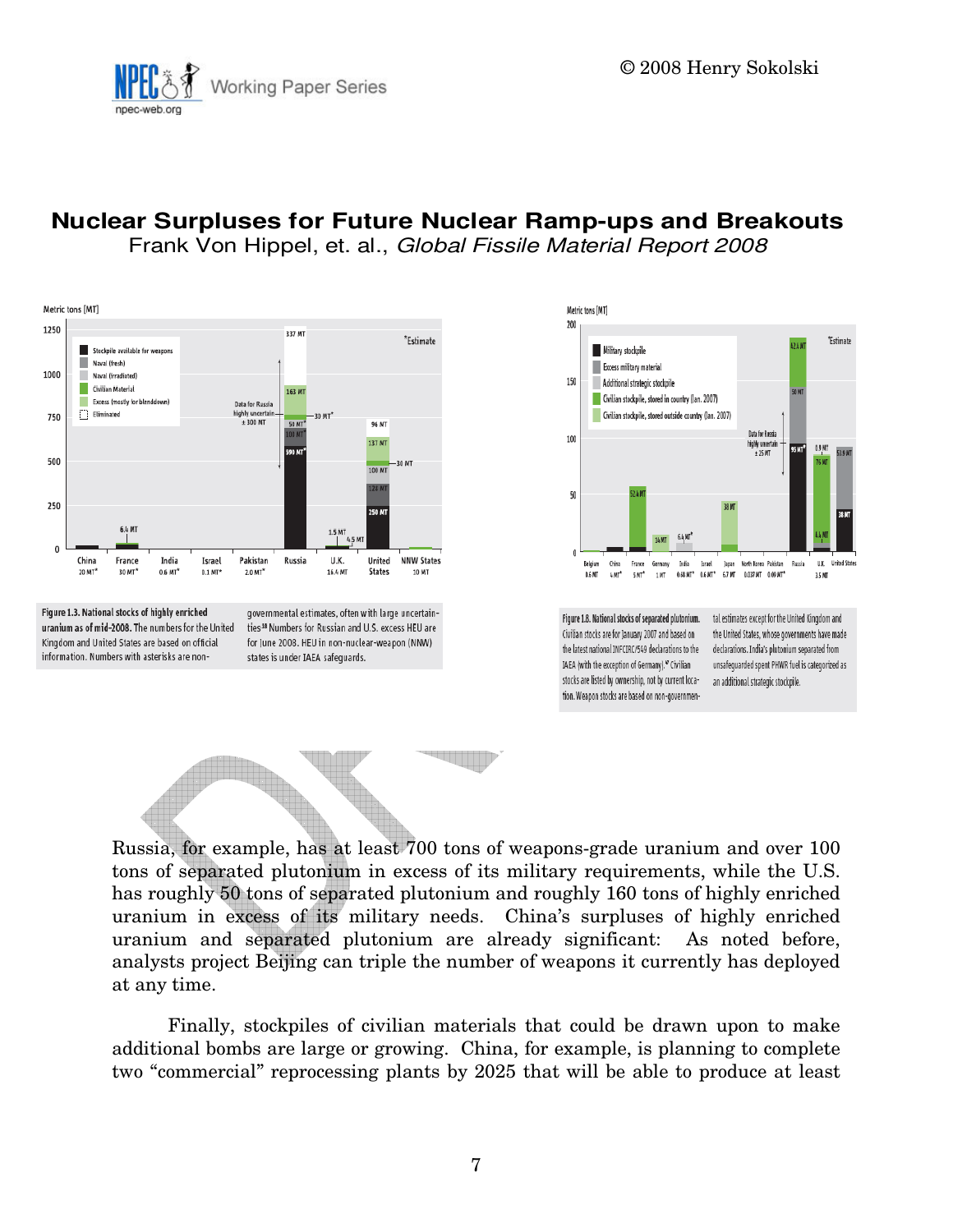

1,000 crude nuclear weapons worth of material a year.<sup>11</sup> Meanwhile, Japan, a nonnuclear weapons state competitor of Beijing, already has roughly 45 tons of separated plutonium (much of which is stored in France), 6.7 tons of which is stockpiled on its soil—enough to make roughly 1,500 crude nuclear weapons. Japan also will soon be separating enough plutonium at its newest commercial reprocessing plant to make between 1,000 and 2,000 crude weapons worth of separated plutonium a year. Almost all of this newly separated plutonium will be in surplus of Japan's civilian requirements and will be stored in Japan.<sup>12</sup>

As for India and Pakistan, they have no military "surpluses". India, though, has already stockpiled roughly 11 tons of unsafeguarded "civilian" reactor-grade plutonium—enough to make well over 2,000 crude fission weapons—and can easily generate over 1,200 kilograms of unsafeguarded plutonium annually. Pakistan, has no such reserve but, like India, is planning to expand its "civilian" nuclear generating capacity roughly 20 fold in the next two decades and is stockpiling weapons grade uranium. Both countries are increasing their nuclear fuel making capacity (uranium enrichment and plutonium reprocessing) accordingly, which, in turn, will result in the generation of large, additional amounts of weapons usable materials that can quickly be turned into bombs.<sup>13</sup>

It is against this backdrop that U.S. and allied nuclear weapons states will have to plan. Again, quantitative and qualitative differences between these nuclear states will be much smaller than they have been at any time previously.

<sup>11.</sup> Areva Press Release, "Areva and CGNPC Sign Biggest Contract Ever," November 26, 2007, at http://www.areva-np.com/scripts/press/publigen/content/templates/show.asp?P=875&L=US; and World Nuclear Association, "Nuclear Power in China," October 2008, at http://www.worldnuclear.org/info/inf63.html.

China operates a pilot reprocessing plant capable of processing 50 tons of spent fuel annually. There are plans to expand this plant to process 100 tons. This would enable China to make up to 250 crude bombs worth of plutonium a year. China also is planning on completing a large commercial scale plant in 2020 based on indigenous technology located in far western China. Finally, China has contracted with AREVA to compete a plant by 2025 capable of processing 800 tons of spent fuel annually that is nearly identical in capacity and design to that AREVA help Japan complete at Rokkasho, i.e., large enough to make between 1,000 and 2,000 bombs per year assuming operation a full capacity and a bomb's worth being defined as requiring 4 kilograms of plutonium.

<sup>12.</sup> See Masafumi Takuba, "Wake Up, Stop Dreaming: Reassessing Japan's Reprocessing Program," Nonproliferation Review, March 2008, p 71.

<sup>13 .</sup> See, e.g., Zia Mian, A.H. Nayyar, R. Rajaraman and M.V. Ramana, "Plutonium Production in India and the U.S.-India Nuclear Deal," in Henry Sokolski, ed., Gauging U.S.-Indian Strategic Cooperation (Carlisle, PA: Strategic Studies Institute, 2007), pp. 99-128, at http://www.npecweb.org/Books/20070300-NPEC-GaugingUS-IndiaStratCoop.pdf; and Zia Mian, A.H. Nayyar, R. Rajaraman and M.V. Ramana, "Fissile Materials in South Asia" in Henry Sokolski, Pakistan's Nuclear Future: Worries Beyond War (Carlisle, PA: Strategic Studies Institute, 2008), pp. 129-67, at http://www.npec-web.org/Books/20080116-PakistanNuclearFuture.pdf.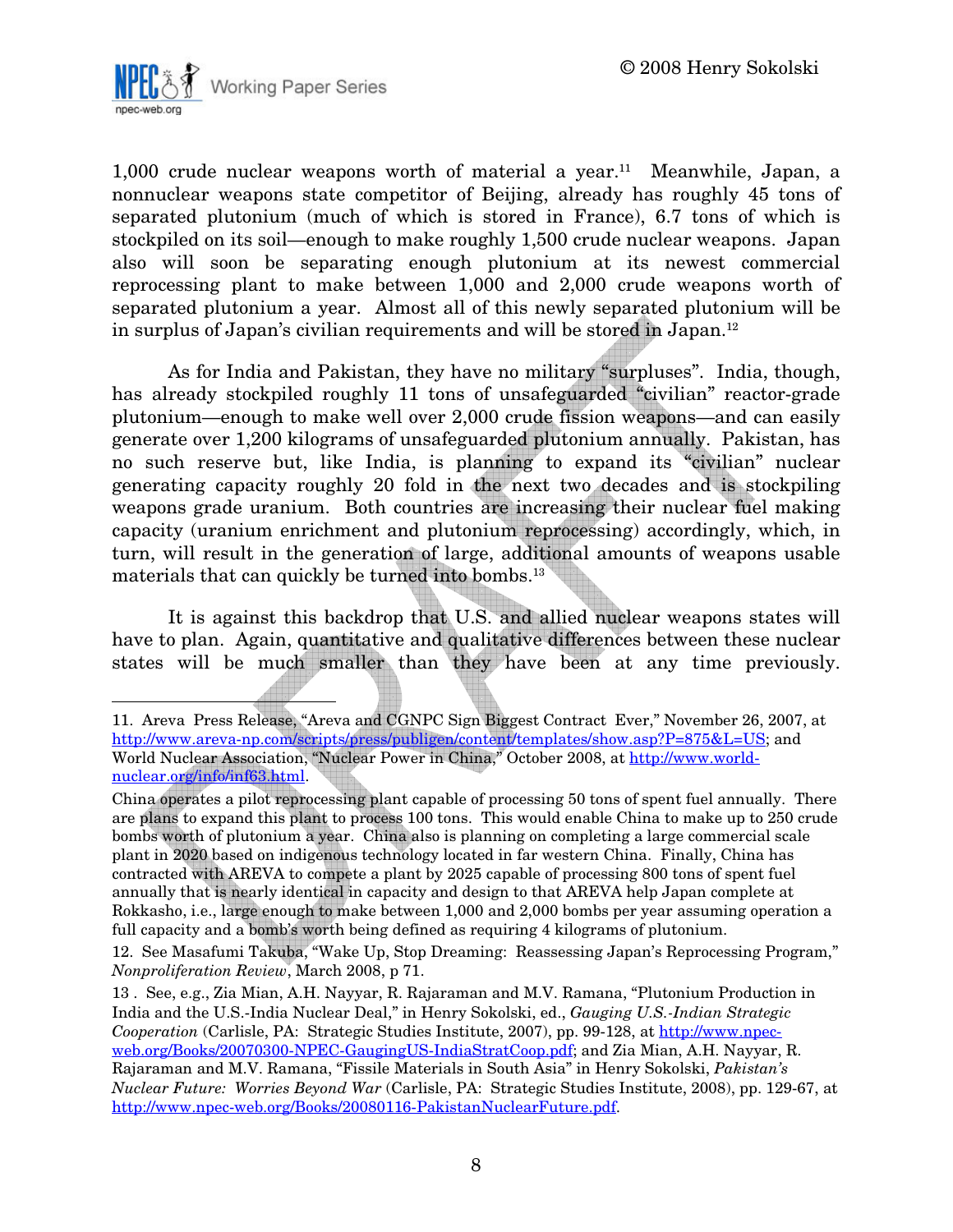

Meanwhile, the capacity to increase deployed nuclear weapons arsenals beyond current numbers is either already significant or likely to grow due to planned expansion of the "civilian" nuclear sector. Both of these factors will place a premium on the ability of each nuclear state to weaponize their military and civilian surpluses quickly, to deploy forces that are survivable, and to have forces that can get to their targets and destroy them with highly levels of probability. It also will place increased pressures on advanced military states to deploy enhanced air and missile defenses and to develop preventative and preemptive war options.

More important, in such a setting, the military and nuclear rivalries between states could be much more intense than before. This means that relatively small developments—e.g., Russian support for sympathetic near-abroad provinces, Pakistani-inspired terrorist events in India focused against India's political leadership, Indian flanking activities in Iran near Pakistan, Chinese weapons developments or moves regarding Taiwan, state-sponsored assassination attempts of key figures in the Middle East or South West Asia, etc.—could easily prompt nuclear weapons deployments with "strategic" consequences (arms races, strategic miscues, and even nucelar war). As Herman Kahn once noted, in such a world "every quarrel or difference of opinion may lead to violence of a kind quite different from what is possible today."<sup>14</sup>

This would put a premium on efforts to reduce nuclear rivalries and nuclear activities (both those that are explicitly of a military character and those relating to "civilian" nuclear fuel making) in China, Pakistan, India, and elsewhere (including the U.S. and Russia). It also would place a premium on reducing existing nuclear weapons usable material surpluses in the U.S. and Russia; repressing the further expansion of nuclear fuel making as much as possible; and being prepared to hedge militarily against our own worst nuclear security futures if such efforts fail.

Finally, if nuclear energy programs spread to states that might harbor a desire to hedge their security bets by developing a nuclear weapons option, you would have the perfect nuclear storm: Small differences between nuclear competitors that would put all actors on edge; an overhang of nuclear materials that could be called upon to break out or significantly ramp up existing nuclear deployments; and a variety of potential new nuclear actors developing weapons options in the wings.

Several new additional nuclear weapons contenders are also likely to emerge by 2030. These could include Japan, North Korea and South Korea, Taiwan, Iran, Algeria, Brazil (which is developing a nuclear submarine), Argentina and possibly Egypt, Syria, Turkey, and Saudi Arabia (courtesy of weapons leased to it by

 $\overline{a}$ 

<sup>14.</sup> Herman Kahn, Thinking about the Unthinkable (New York: Avon Books, 1964), p. 222.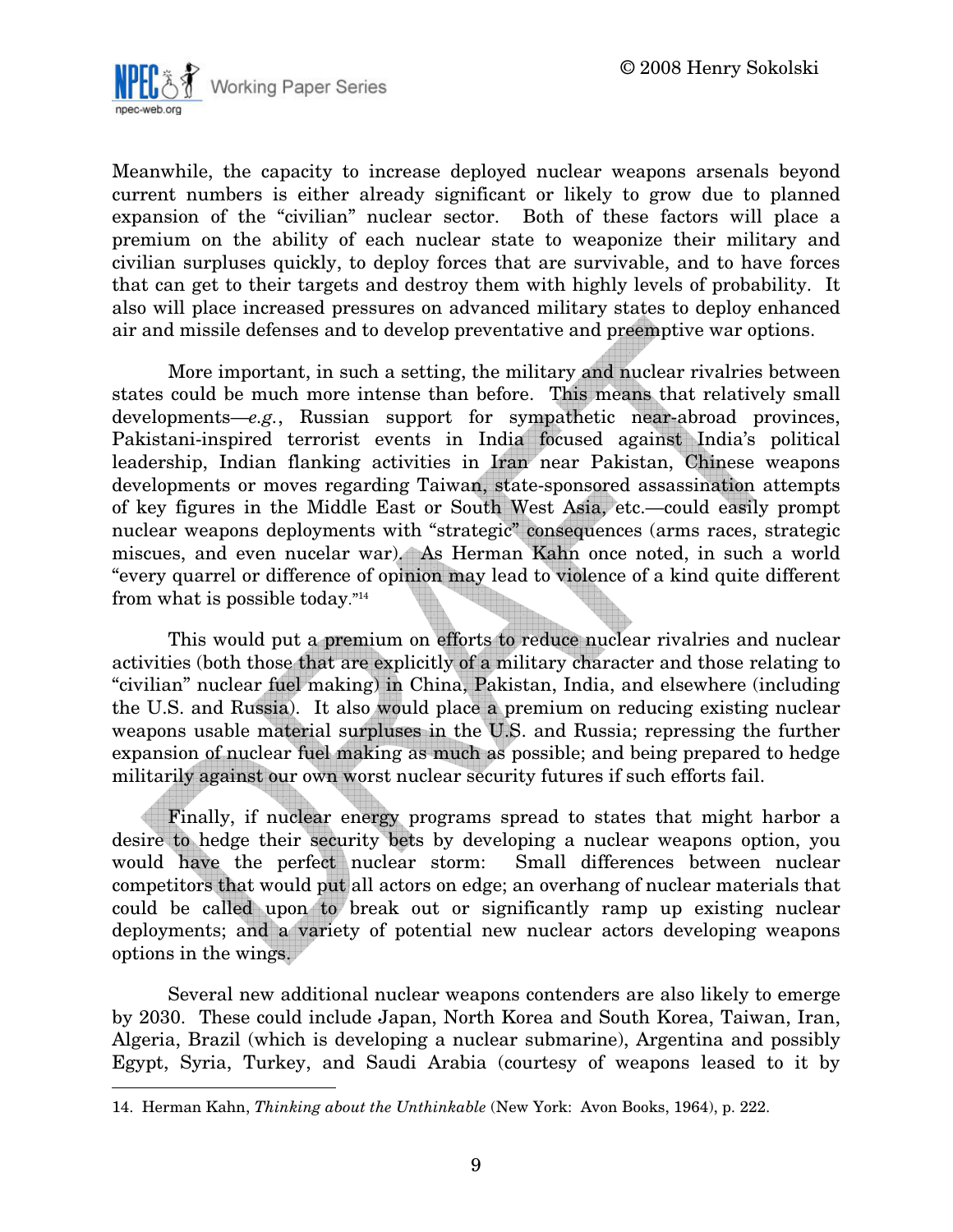

Pakistan or China). All of these states have either voiced a desire to acquire nuclear weapons or tried to do so previously and have one or more of the following: A nuclear power program, a large research reactor, or plans to build a large power reactor by 2030.

With these programs inevitably comes all the training regarding fuel making to raise the prospect of overt or covert reprocessing or enrichment. Over the next two decades, then, these states might not acquire nuclear weapons, but might well become nuclear weapons-ready—*i.e.*, countries that would be no more than six to twelve months away from acquiring nuclear weapons if they chose to do so. A clear, additional knock-on effect of such internationally destabilizing developments is that there will be much more dangerous nuclear technology and materials that terrorists could conceivably gain access to. Neither the IAEA's nuclear inspection system (even under the most optimal conditions) nor technical trends in nuclear fuel making (e.g., SILEX laser enrichment, centrifuges, new South African APS enrichment techniques, filtering technology, and crude radiochemistry plants, which are making successful, small, affordable, covert nuclear fuel making even more likely against our intelligence and inspection capabilities)<sup>15</sup> afford cause for relief.

Certainly, such additional "peaceful" nuclear developments will complicate life. We will know who our closest friends and worst enemies might be, but be unclear on how willing our friends (if they have a bomb option) might be to back us up when a crisis arises. They might well choose to go it alone (e.g., France in regard to Iraq in 2002). As for our enemies, we will have difficulty knowing just how lethal they might be. Keeping track of who is on first, then, will be far more difficult and tracking the possible alliance relations between or against other nuclear or nearnuclear states will be vastly more difficult than it has been yet. This risks straining

15. On these points see, David Kay, "Denial and Deception Practices of WMD Proliferators: Iraq and Beyond," in Brad Roberts, ed., Weapons Proliferation in the 1990s, (Cambridge, MA: MIT Press, 1995); Victor Gilinsky, et al., A Fresh Examination of the Proliferation Dangers of Light Water Reactors (Washington, D.C.: NPEC, 2004), at http://www.npec-web.org/Essays/20041022- GilinskyEtAl-LWR.pdf; David Kay, "Iraqi Inspections: Lessons Learned," Lecture for the Program of Nonproliferation Studies, Monterrey Institute of International Studies, February 10, 1993, p. 7, at http://cns.miis.edu/research/iraq/kay.htm; Henry Sokolski, ed., Falling Behind: International Scrutiny of the Peaceful Atom (Carlisle, PA: Strategic Studies Institute, 2008) at http://www.npecweb.org/Books/20080327-FallingBehind.pdf;

Mark Clayton, "Will Lasers Brighten Nuclear's Future: New Process Could Replace Centrifuges But Renew Threat of Nuclear Proliferation," Christian Science Monitor, August 27, 2008, at http://features.csmonitor.com/innovation/2008/08/27/will-lasers-brighten-nuclears-future/; and World Nuclear Association, "Nuclear Power in South Africa," October 2008, at http://www.worldnuclear.org/info/inf88.html.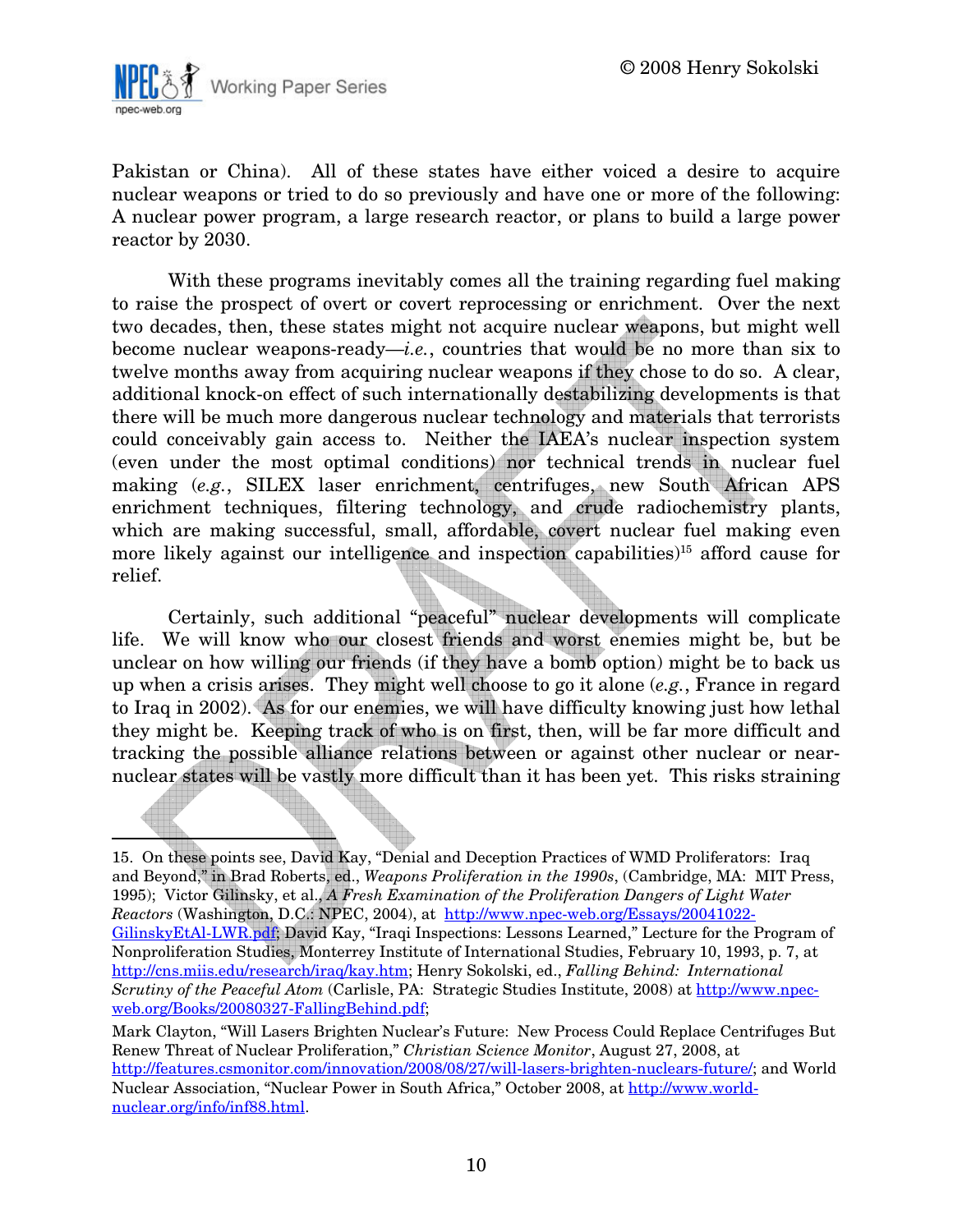

what diplomacy or military science might otherwise prevent well beyond the breaking point (see graphic below):

## **With More Nuclear-Ready States: Ramp Up to a Nuclear 1914?**

### **Possible Proliferated Future**



(136 chances for strategic miscalculation)

Today, plus Iran DPRK Taiwan Saudi Arabia Egypt Syria Algeria Turkey South Korea Japan

22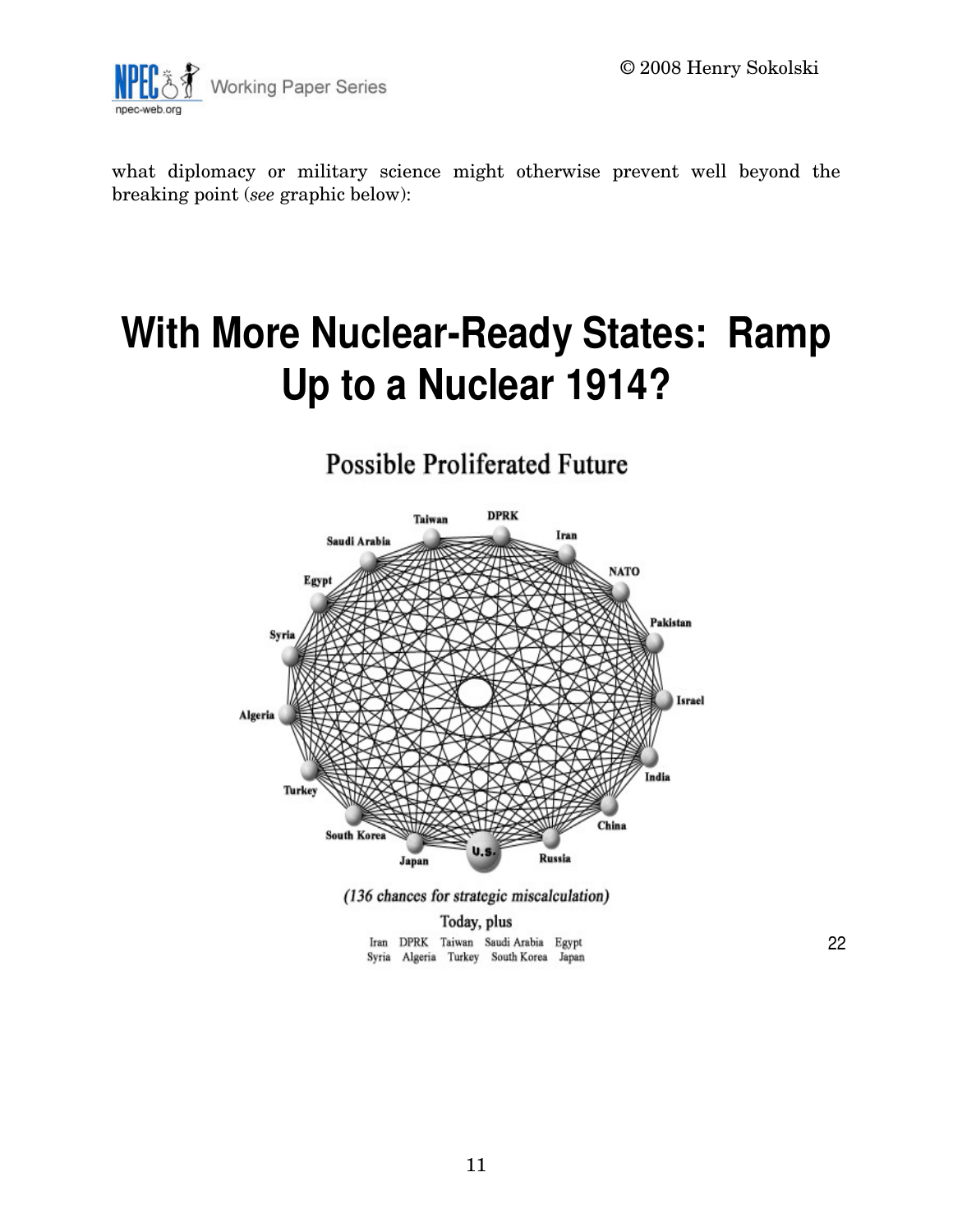

This future is one neither the proponents of nuclear abolition nor their critics would ever want, and why clarifying and hedging against these possibilities are important.

Unfortunately, few analysts have yet gone into much detail on these points. Regarding how vertical proliferation might proceed, official attention has focused on China.<sup>16</sup> Excellent non-governmental analyses have also been done of how the current nuclear arms rivalry between India and Pakistan might unfold given the U.S.-Indian nuclear cooperative agreement.<sup>17</sup> There is detailed work on the existing weapons stockpiles and the growing amounts of nuclear weapons usable materials in civilian stockpiles.<sup>18</sup> Finally, there is a growing literature on the prospects for a new round of nuclear proliferation,<sup>19</sup> and what might be done to mitigate this threat through the creation of new multilateral nuclear institutions.<sup>20</sup>

What is missing is analysis of how these developments might relate to one another and what might be done to mitigate the security threats that might otherwise arise.

<sup>16.</sup> See, e.g., U.S. Department of Defense, Military Power of the People's Republic of China, 2007, (Washington, D.C.: U.S. Department of Defense, 2007), pp. 15-20, at

http://www.defenselink.mil/pubs/pdfs/070523-China-Military-Power-final.pdf; Secretary of State's International Security Advisory Board, "China's Strategic Modernization," a draft report available at and reported on by Bill Gertz, "China Report Urges Missile Shield," The Washington Times, October 1, 2008 http://www.washingtontimes.com/news/2008/oct/01/new-us-defenses-sought-to-counterbeijing-buildup. For an extensive compendium of analyses on these issues go to "Chinese Military Power" available at http://www.comw.org/cmp/fulltext/debate.html.

<sup>17.</sup> See, e.g., Zia Mian, et.al, "Plutonium Production in India" and "Fissile Materials in South Asia," op. cit..

<sup>18.</sup> International Panel on Fissile Materials, Global Fissile Material Report 2008: Scope and Verification of a Fissile Material (Cutoff) Treaty available at http://www.fissilematerials.org/ipfm/pages\_us\_en/about/about/about.php

<sup>19.</sup> See e.g., Kurt Campbell, Robert Einhorn, and Mitchell Reiss, eds., The Nuclear Tipping Point (New Delhi, India: Manas Publications, 2004); Mark Fitzpatrick, Nuclear Programs in the Middle East: In the Shadows of Iran (London, UK: IISS, 2008); and Henry Sokolski ed., Taming the Next Set of Strategic Weapons Threats (Carlisle, PA: Strategic Studies Institute, 2006), at http://www.npec-web.org/Books/Taming.pdf.

<sup>20.</sup> George Perkovich, et al., Universal Compliance: A Strategic for Nuclear Security (Washington, DC: Carnegie Endowment, 2005); William Luers, Thomas R. Pickering and Jim Walsh, "A Solution for the U.S.-Iran Nuclear Standoff," The New York Review of Books, March 20, 2008, at http://www.nybooks.com/articles/21112; Harald Muller, Multilateral Nuclear Fuel-Cycle Arrangements, Paper 35, Weapons of Mass Destruction Commission, 2006, available at http://www.wmdcommission.org/files/No35.pdf.